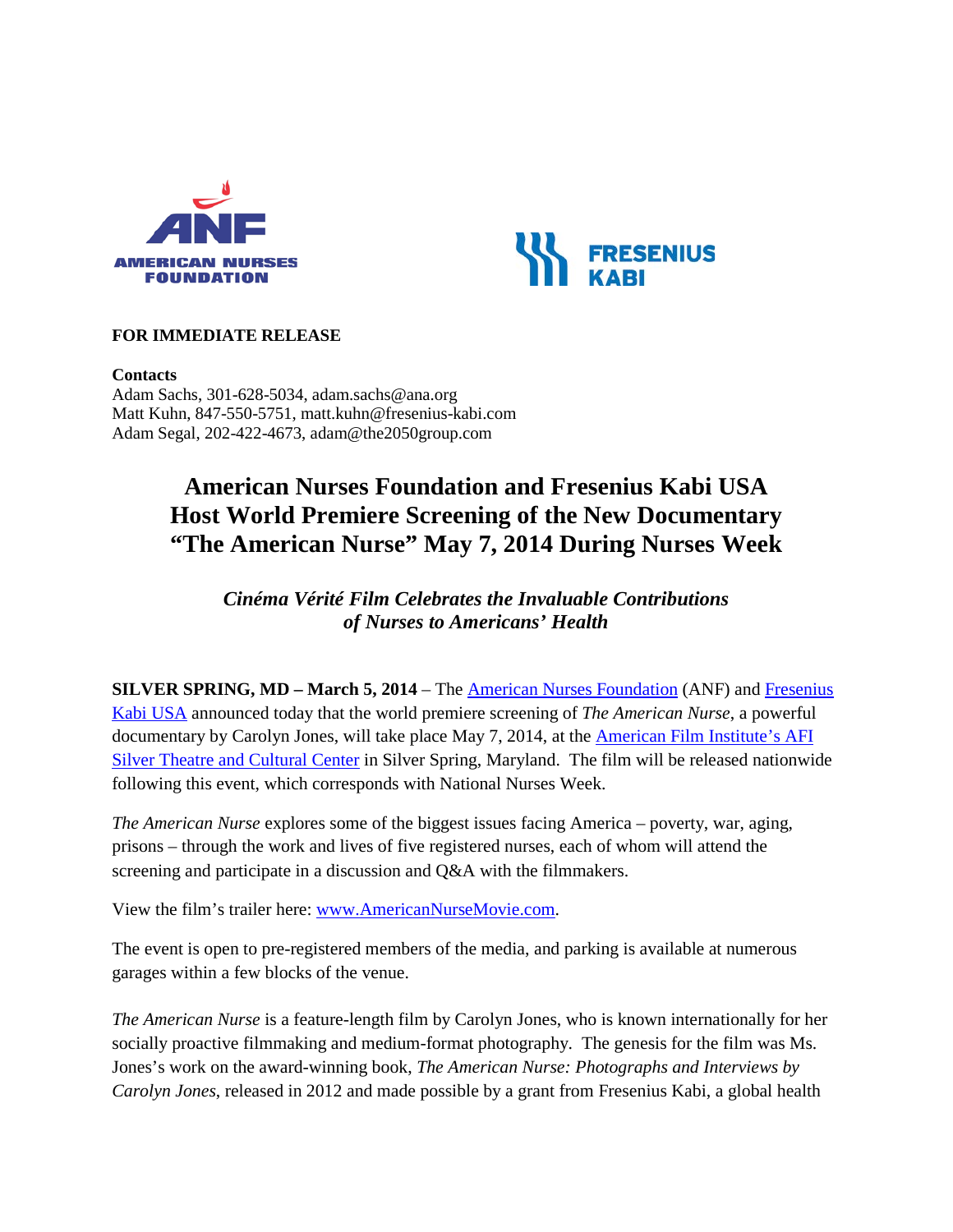care company specializing in medicines and technologies used to treat chronically and critically ill patients.

The nurses featured in the film include: Jason Short with Home Care Health Services, Appalachia; Sister Stephen Bloesl from the Villa Loretto Nursing Home in Mt. Calvary, Wisconsin; Brian McMillion at the Veterans Health Administration San Diego Medical Center; Tonia Faust from the Louisiana State Penitentiary, Angola; and Naomi Cross, a labor and delivery nurse at The Johns Hopkins Hospital, Baltimore, Maryland.

"This film is a celebration of the intimate, expert, steadfast, and compassionate care that nurses give to their patients each and every day," said ANF Chairperson Joyce Fitzpatrick, PhD, MBA, RN. "Through the artistry and cinematic clarity of Carolyn Jones, that reality comes alive. And through the generosity of Fresenius Kabi, the stories of these nurses will reach a broader audience."

"Because our mission is 'caring for life,' we at Fresenius Kabi feel a deep gratitude for, and a deep connection to the work of nurses," said John Ducker, CEO, Fresenius Kabi USA. "As you watch this documentary, my hope is that it reminds you that health care is, at its core, a distinctly human endeavor. It involves people, often at their most vulnerable moments, caregivers and patients alike, coming together to make a difference. That's why we are honored to support this project – and it's why the people of Fresenius Kabi are so committed to supporting the caring work of nurses and others throughout health care."

Following the premiere, "The American Nurse" will be released in select theaters nationwide beginning on May 8. Its theatrical distributor, DigiNext, a joint-venture between [Digiplex](http://www.digiplexdest.com/)  [Destinations](http://www.digiplexdest.com/) and [Nehst Media Enterprises,](http://www.nehst.com/) anticipates an expanding number of theaters will bring the documentary to major health care centers and their local communities throughout the month of May. The documentary's official trailer and an updating list of theaters and show times are available at [www.americannurseproject.com.](http://www.americannurseproject.com/) The latest information about participating theaters can also be found at [diginextfilms.](http://www.diginextfilms.com/)com.

# **About the Film**

*The American Nurse* is a documentary that will change how we think about nurses and how we wrestle with the challenges of healing America. Jason Short drives up a creek to reach a homebound cancer patient in Appalachia. Tonia Faust runs a prison hospice program where inmates serving life sentences care for their fellow inmates as they're dying. Naomi Cross coaches patient Becky, an ovarian cancer survivor, through the Caesarean delivery of her son. Sister Stephen runs a nursing home filled with goats, sheep, llamas and chickens where the entire nursing staff comes together to sing to a dying resident. And Brian McMillion, an Army veteran and former medic, rehabilitates wounded soldiers returning from war. Premiering in Washington D.C. on May 7 and releasing, nationwide immediately after, *The American Nurse* is an important contribution to America's ongoing conversation about what it means to care.

Proceeds from the book and film support scholarships provided by the American Nurses Foundation.